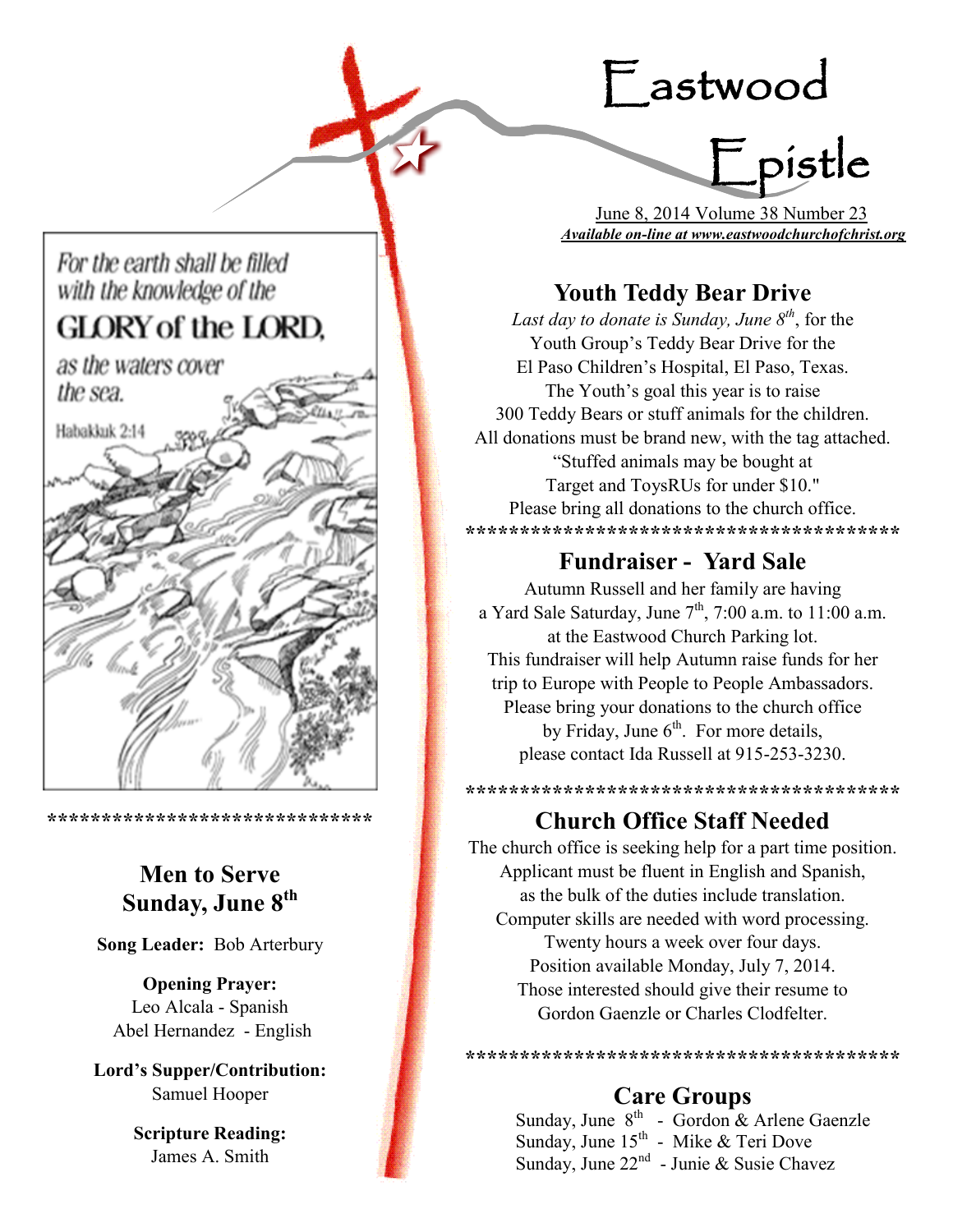*Together*

"Pressure is a word that is misused in our vocabulary. When you start thinking of pressure, it's because you've started to think of failure." -- Tommy Lasorda, baseball manager.

This is a true observation by a sports figure and reminds Christians that we have been guarantee victory by Jesus the Christ. The last book of the New Testament is the book of Revelation. A message given to every generation that Victory is ours.

There are times when righteous people feel discouraged by the wicked world in which we live. We witness events and attitudes today that we never thought possible. It is in the face of such difficulty that Paul said: Phil 4:13 *I can do everything through him who gives me strength.* NIV Paul was not speaking of personal success in winning a sports contest or losing twenty pounds. It is the hardship we have because we are Disciples.

Hardship that is nothing when compared to the reward. I Jn 5:3-5 *This is love for God: to obey his commands. And his commands are not burdensome, for everyone born of God overcomes the world. This is the victory that has overcome the world, even our faith. Who is it that overcomes the world? Only he who believes that Jesus is the Son of God*.

Ask the Gold medal winner or the World champions, "was it worth it?" Ask it of yourself when Jesus returns. The answer is: Yes, YES, **YES!**

You will not fail as a Disciple. You may sometimes think you have failed, but your victory is assured by the power of Jesus. Stay the course and continue the fight. Victory is ours. *Charles M Clodfelter*

*Sunday Guests who registered - 3 Did you speak with them?*

**www.eastwoodchurchofchrist.org**

| <b>Schedule of Services</b> |                                                    |                    |  |
|-----------------------------|----------------------------------------------------|--------------------|--|
| Sunday                      | Tuesdav                                            | Wednesday          |  |
| Bible Class - 9:00 A.M.     | Ladies Bible Class                                 | <b>Bible Study</b> |  |
| Worship - 10:00 A.M.        | $10:00$ A.M.                                       | 7:00 P. M.         |  |
|                             | <b>Area TV Programs</b>                            |                    |  |
|                             | Fridays: 7:00 P.M. Channel #38 (Cable Channel #16) |                    |  |

Sundays: 5:00 A.M. Inspiration Channel (Channel #364 Direct TV)

### **Thank You**

Dear Eastwood,

Please continue to keep us in your prayers. My wife, Mary, has been told she has cornea erosion on her eye that has cataract. The doctor also informed me that I have two small cataracts on each of my eyes. Please keep us in your prayers for healing. Thanks,

Roger & Mary Hardy

#### **Yard Sale Fundraiser**

Saturday, June  $14<sup>th</sup>$ , 7:00 a.m. to Noon, at Eastwood Church. This fundraiser is to help our sister, Sonia Torres and children. Please bring your donations to the church office.

For more details, please contact Chuy Alvarez at 727-1886.

#### **Fifth Sunday Singing**

Eastwood will be hosting the Area Wide Singing on June  $29^{th}$ , at 3:00 pm. Everyone is encouraged to attend this time of encouragement with our brothers and sisters from other congregations. Make your plans to attend.

### **Youth Summer Camp**

We will be taking the church van for ages 8-14 for session 4 (July 13-19) and for ages 13-28 for session 5 (July 20-26). For more details, contact Andrew at 588-8524.

**Sunday, June 8, 2014**

**Speaker** - Charles Clodfelter **Sermon Topic** - *Stand for Truth*  **Scripture:** Ephesians 6:11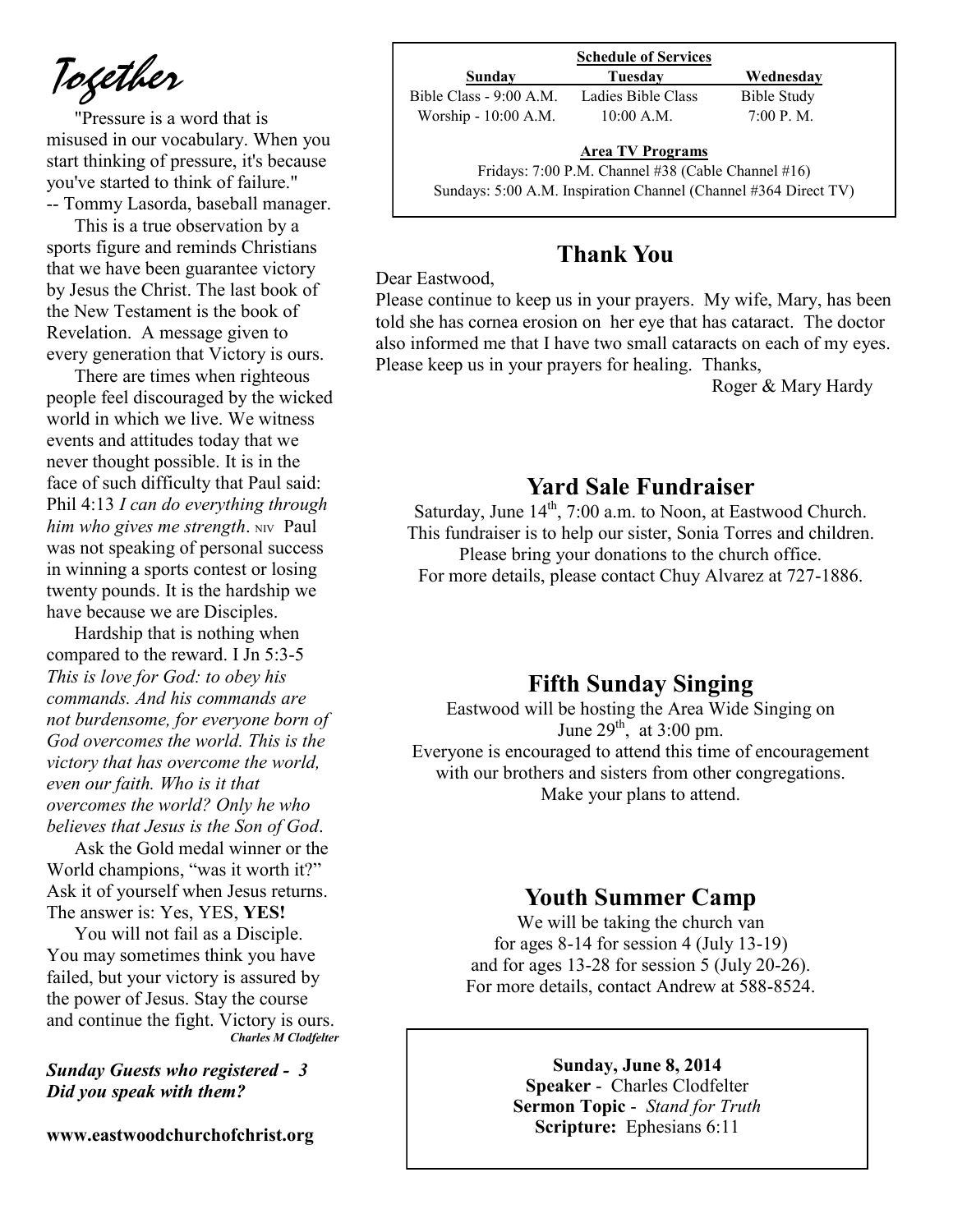

In our way to maturity, we all spill our milk, say things we shouldn't, and at times, don't act our age. At times we act like a two year old throwing a temper tantrum. At other times we pout like a spoiled child, still other times we go through sweeping mood swings like an adjusting teenager. This process is called "growing up," and it is a painful one. We struggle though it more by trial and error than any other way. Consequently, every now and then, we skin an

elbow, bruise a knee, or bloody a nose from falling on our face. Growing up. Sooner or later we all have to do it. The sooner we do, the easier it will be to walk the uneven path of faith (Hebrews 5:12 - 6:2).

The problem, the writer to the Hebrews addressed, was a lack of maturity on the part of his readers. They had grown older in faith, but they had not yet grown up. When they should have been building on the foundation laid by the Apostles, they were playing blocks instead. They should have been digging their knives into the big green enchiladas, when in fact, they were still being fed milk.

The writer gives two pieces of advice. First, LEAVE BEHIND ELEMENTARY TEACHINGS. Second, PRESS ON TO MATURITY. Lets take the advise of the writer. I challenge you this week to seek out to do something different. Something that will take you to the next spiritual level. Now lets do it! Paul

 $\mathcal{L}_\mathcal{L} = \mathcal{L}_\mathcal{L} = \mathcal{L}_\mathcal{L} = \mathcal{L}_\mathcal{L} = \mathcal{L}_\mathcal{L} = \mathcal{L}_\mathcal{L} = \mathcal{L}_\mathcal{L} = \mathcal{L}_\mathcal{L} = \mathcal{L}_\mathcal{L} = \mathcal{L}_\mathcal{L} = \mathcal{L}_\mathcal{L} = \mathcal{L}_\mathcal{L} = \mathcal{L}_\mathcal{L} = \mathcal{L}_\mathcal{L} = \mathcal{L}_\mathcal{L} = \mathcal{L}_\mathcal{L} = \mathcal{L}_\mathcal{L}$ 





#### **\*\*\*\*\*\*\*\*\*\*\*\*\*\*\*\*\*\*\*\*\*\*\*\*\*\*\*\*\*\*\*\*\*\*\*\*\*\*\*\*\*\*\*\*\*\*\*\*\*\*\*\*\*\*\*\*\*\*\*\*\*\*\*\*\*\*\*\*\*\*\*\*\*\*\*\*\*\*\*\*\*\*\*\*\*\*\*\*\*\*\*\*\*\*\*\*\*\*\*\*\*\*\*\*\*\*\*\*\*\*\*\*\*\*\*\*\*\*\*\*\*\*\*\*\*\*\*\*\*\*\*\*\*\* Women in Ministry**

Dear Eastwood Fellow Church Family and Friends,

 Thank you, very much for your prayers, encouragement, love, and support in the Missionary work in Mexico and other countries.

 The last article describing my Missionary Work in Mexico was relating to my nomination to attend a Spiritual Renewal in November 2013. After attending the renewal, I learned is to spend more time reading and studying the Bible, to know God. I diligently begin to

read and study the Bible much more, however, a woman I met at the Spiritual Renewal suggested I take a Bible course with ILEB - Instituto Latinamaericano de Estudios Biblicos (Institute of Latin American Bible Studies) , led by professors in Toluca, Mexico. The Bible courses are held via SKYPE. I prayed on this from November 2013 through February, 2014, and finally in February, I downloaded SKYPE, then e-mailed the professors to enroll in the courses and I was accepted. The first Bible course I attended was on February 18, 2014, and I "cut many trees" printing the manuals to study and take the exams. Three semesters later, the course is now On-line, so my study methods have changed. I study on Mondays and Wednesdays either in the evenings or mornings. These Bible courses end on June 20, 2016, and I will receive a diploma of completion in July 2016. Please keep me in your prayers that this study is successful and that I complete it to glorify God!

On another note, "Thank You", for your donations for the Missionary Garage Sale which I plan to hold on Saturday, June  $14<sup>th</sup>$ , at my home, 3293 Mike Godwin, from 6:30 a.m. to 10:30 a.m. The funds will be for the Vacation Bible School, that was requested last year by the Church of Christ in Leon, Mexico, to be held on July 21-25, 2014. I plan to leave on Monday, July 14, 2014, to help in coordinating and training the Church of Christ members in Leon, Mexico. They have been actively looking forward to "Rancho Avalanche" theme, which focuses on telling families that God is real, strong, faithful, and that, He lives! I'm honored to have been invited to this mission (Matthew 28:18-20).

If you wish to support this mission, please make donations, cash or checks payable to "Eastwood Church of Christ" with a notation "Margaret Lee Missionary"**.**  Thank you and may God bless you for your generosity. If you have any questions, please call me at 269-9584.

> In Him, Margaret A. Lee